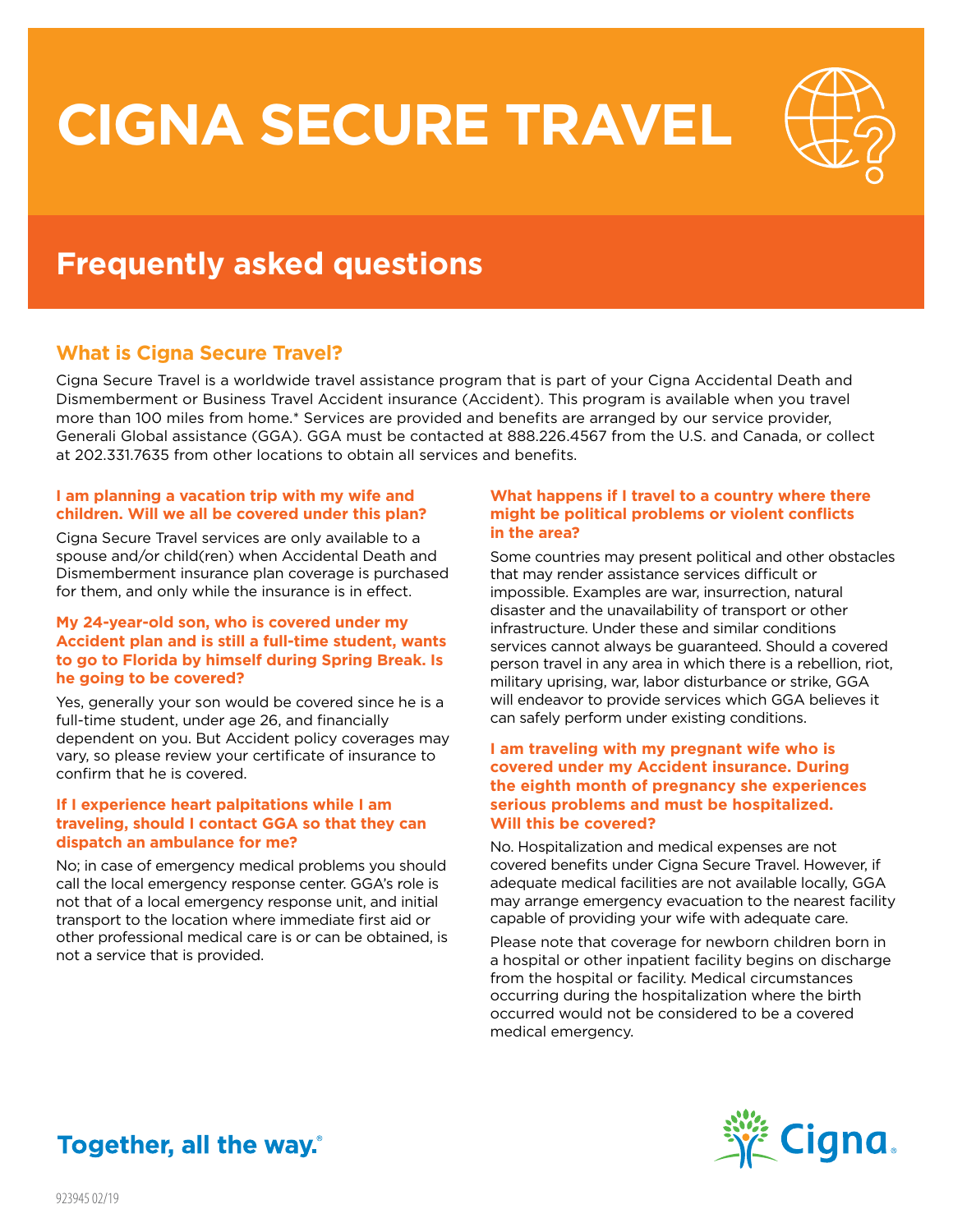#### **During my business trip in Latin America I get food poisoning and I get myself to the local hospital. What should I do next?**

If the local hospital is able to treat your condition, there is no need to contact GGA. If it is not, please contact GGA (from Latin America, call collect at 202.331.7635). GGA's physicians will consult with the local attending physician, and assess the medical need for evacuation and the location of the closest adequate medical facility to treat your condition.

If your medical emergency has resulted in the inability to use your original return ticket, GGA can make transportation arrangements for the same class of travel as your original transportation and Cigna will pay any increase in the cost of the return transportation, above its original cost.

#### **If I call GGA due to a medical emergency that requires me to be hospitalized, what will they do for me after the call?**

GGA's physician staff will get in touch with your local attending physician(s) to assess the situation and get an impression of the quality of care you will receive. They will carefully look at all possible problems and, if necessary, recommend that you be transferred to the nearest appropriate medical facility if local care is not adequate to treat your condition. GGA's physician team would then make a mode of transport recommendation. GGA would make arrangements for you to be transported to another hospital or clinic.

#### **What if I was told that I will be transferred to a different facility, but I would prefer to go back to the United States directly rather than going to a different local hospital?**

Cigna Secure Travel will cover emergency evacuation transportation to the nearest location able to provide adequate medically necessary care, which may not be the United States. However, you are not obligated to accept the transport recommendations of GGA's physicians. You may refuse them and make your own transportation arrangements at your own expense. Any transport arrangements outside of those made by GGA are not reimbursable under your Cigna Secure Travel plan.

#### **If I became ill or injured while traveling and made my own medical transportation arrangements, can I just submit the bill to GGA or Cigna afterward?**

No; for any of the services of Cigna Secure Travel to be reimbursable, GGA must be contacted and must make the transport/travel arrangements. This is why it is important to keep a copy of the Cigna Secure Travel flyer with your other travel documents (passport, credit card replacement and emergency contact information, etc.).

#### **I plan to visit three different cities in Europe. I have a medical condition that needs occasional check-ups. Can I call GGA prior to the trip and get the names of some English-speaking physicians in those cities?**

Absolutely. If needed, they will even refer you to English speaking specialists where possible.

#### **During my overseas trip, if I get hospitalized due to a broken leg, will Cigna Secure Travel pay the medical expenses associated with this mishap?**

No. There is no medical expense coverage through Cigna Secure Travel. Please check with your employer if you have medical travel insurance or if your health insurance provides coverage for emergency medical expenses abroad. However, on request, GGA will advance up to \$10,000 to cover onsite medical expenses when necessary to obtain needed medical services for a covered person. A satisfactory guarantee of reimbursement from the covered person or his/her family is required. A credit card(s) used to guarantee reimbursement must have a sufficient available limit to cover the amount of the advance.

#### **Do I have to call GGA when I think I need to be evacuated due to a medical problem, or can I make these arrangements myself?**

You or your designee must contact GGA in case of a medical problem in order for any services to be reimbursable. GGA has to make all medical transport and other transportation arrangements for them to be covered by the plan.

#### **I read that this plan offers Medical Evacuation and Repatriation benefits. What is the difference between the two?**

Medical Evacuation is transport to the nearest adequate medical facility. Repatriation is transportation back to your place of residence.

#### **If I am hospitalized while traveling alone, will Cigna Secure Travel pay for a family member to be with me?**

If you must be hospitalized for seven (7) or more consecutive days, GGA will arrange for round-trip economy class transportation for a family member or a friend (designated by you) to visit, by the most direct route from their home to the place where you are hospitalized. Visitor benefits include meals and accommodations (up to \$150 per day for up to seven days) while they are visiting you.